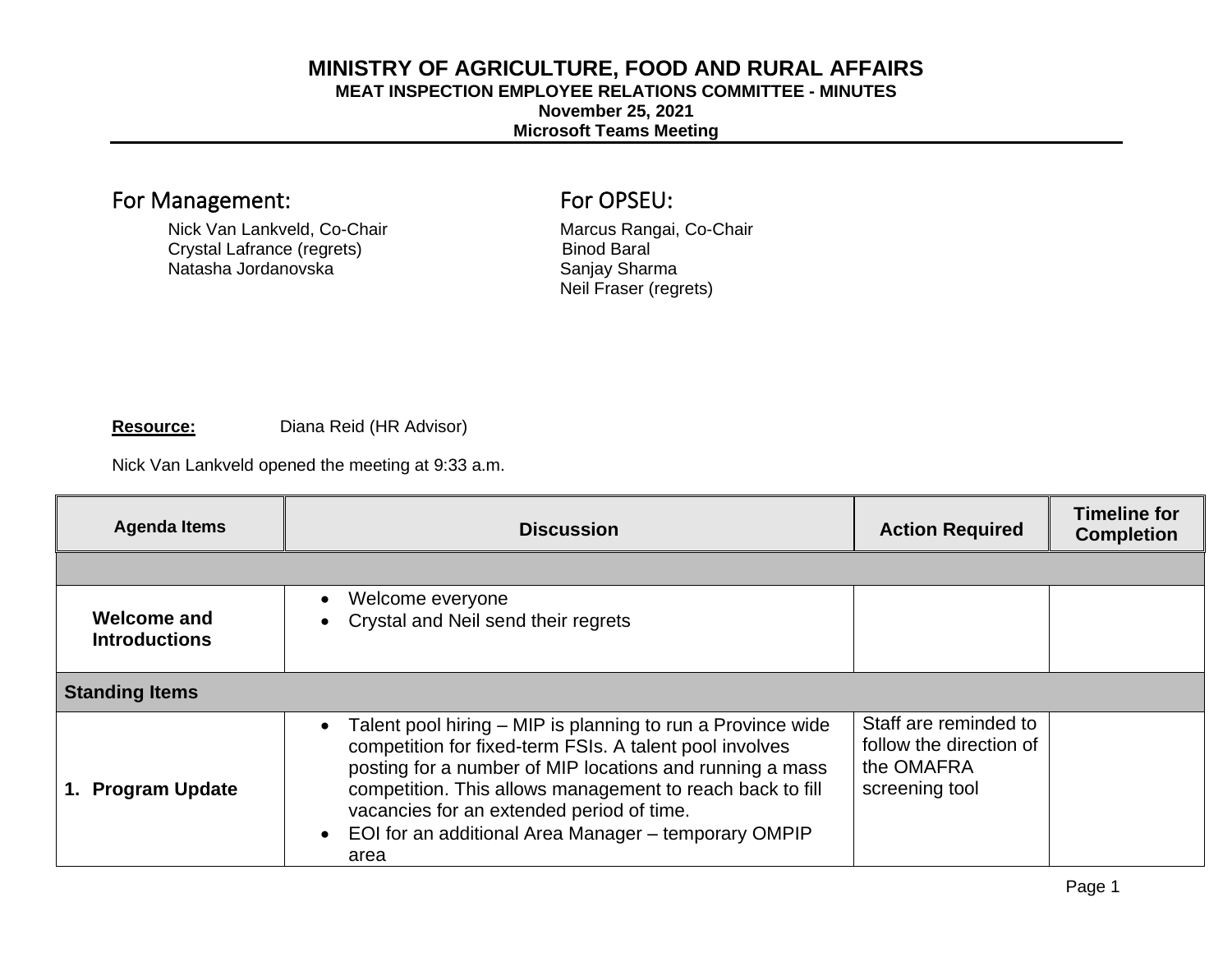## **MINISTRY OF AGRICULTURE, FOOD AND RURAL AFFAIRS MEAT INSPECTION EMPLOYEE RELATIONS COMMITTEE - MINUTES**

# **November 25, 2021**

## **Microsoft Teams Meeting**

| <b>Agenda Items</b>                          | <b>Discussion</b>                                                                                                                                                                                                                                                                                                | <b>Action Required</b>                                                                                                                 | <b>Timeline for</b><br><b>Completion</b> |
|----------------------------------------------|------------------------------------------------------------------------------------------------------------------------------------------------------------------------------------------------------------------------------------------------------------------------------------------------------------------|----------------------------------------------------------------------------------------------------------------------------------------|------------------------------------------|
|                                              | FSIDB is striving to be champions of the anti-racism action<br>$\bullet$<br>plan.<br>Management voiced concerns about staff not completing<br>the OMAFRA in-office reporting tool. MI ERC discussed<br>statements around "running nose/stuffy nose or nasal<br>congestion"                                       |                                                                                                                                        |                                          |
| 2. Staff Training and<br><b>Orientation</b>  | Diversity and Inclusion training – central/north close to<br>$\bullet$<br>completion, East is close to completion, West has been<br>conducting regional sessions. Training has been going well.                                                                                                                  |                                                                                                                                        |                                          |
| 3. Health and Safety<br><b>Working Group</b> | Newsletter – proof of vaccinations, attestations, proper care<br>$\bullet$<br>for PPE<br>Proper COVID-19 related PPE is still mandatory.<br>Specifically, masks and eye protection are still required.<br>Incidents / Accidents - numbers have gone down since last<br>reporting period. Mainly slips and falls. | Management to<br>follow-up on why<br><b>OPSEU LERC and</b><br>MERC co-chair are<br>not made aware of<br>possible COVID-19<br>exposures | Update at next<br><b>MI ERC</b>          |
| 4. Workforce Planning                        | Program Information as of November 24, 2021<br># of Abattoirs $-115$<br># of $FSMPs - 365$<br><b>New Trainees since last MIERC</b><br># of trainees $-10$<br><b>New hires</b><br>2 Fixed-term FSIs - Kemptville                                                                                                  |                                                                                                                                        |                                          |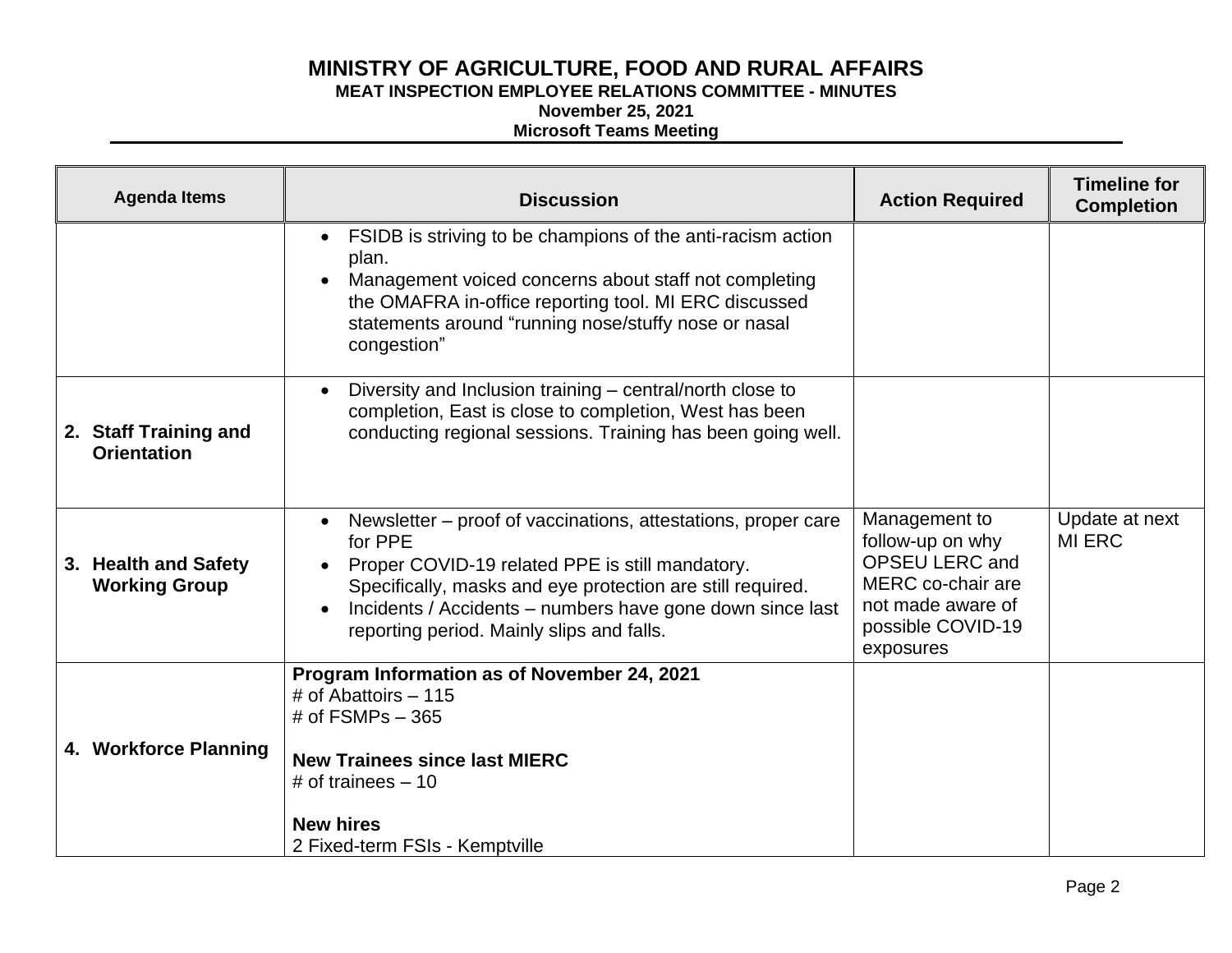# **MINISTRY OF AGRICULTURE, FOOD AND RURAL AFFAIRS**

**MEAT INSPECTION EMPLOYEE RELATIONS COMMITTEE - MINUTES** 

**November 25, 2021** 

### **Microsoft Teams Meeting**

| <b>Agenda Items</b>                                     | <b>Discussion</b>                                                                                                                                                                                                                                                                                                                                                                                                                                                            | <b>Action Required</b>                                  | <b>Timeline for</b><br><b>Completion</b> |
|---------------------------------------------------------|------------------------------------------------------------------------------------------------------------------------------------------------------------------------------------------------------------------------------------------------------------------------------------------------------------------------------------------------------------------------------------------------------------------------------------------------------------------------------|---------------------------------------------------------|------------------------------------------|
|                                                         | 1 Fixed-term FSI - Peel<br><b>Competitions underway:</b><br>1 X Area Coordinator - Ridgetown (Interviews scheduled Nov 30<br>and Dec 3)<br>2 X Classified FSI - Stratford (Resume screening)<br>1 x Classified FSI - Fish (Resume Screening)<br>3 x Fixed-term FSI - Vineland (Posted)<br>1 x Fixed-term FSI - Ridgetown (Posted)<br>1 X Classified FSI - Dairy (Resume Screening)<br>1 x Classified FSI - York (Reference Checks)<br>1 x Area Manager - Kemptville (Posted) |                                                         |                                          |
| <b>Old Business</b>                                     |                                                                                                                                                                                                                                                                                                                                                                                                                                                                              |                                                         |                                          |
| 1. MOA Reporting<br><b>Usage (Excel</b><br>spreadsheet) | Management and OPSEU identified 4 cases of non-MOA<br>$\bullet$<br>reporting that require follow-up                                                                                                                                                                                                                                                                                                                                                                          | Management to<br>follow-up with Area<br><b>Managers</b> | Next MOA<br>meeting                      |
| <b>New Business</b>                                     |                                                                                                                                                                                                                                                                                                                                                                                                                                                                              |                                                         |                                          |
| <b>Rapid Antigen Testing</b>                            | Rapid antigen test results should be submitted through the<br>$\bullet$<br>OPS screening tool. Confirmation of negative test results is<br>sent to employees through an e-mail which needs to be<br>forwarded to their manager.<br>Employees can request help through IT if they are<br>experiencing difficulties with using the screening tool<br>Employees should follow the reporting schedule / times as<br>identified by their manager                                  |                                                         |                                          |